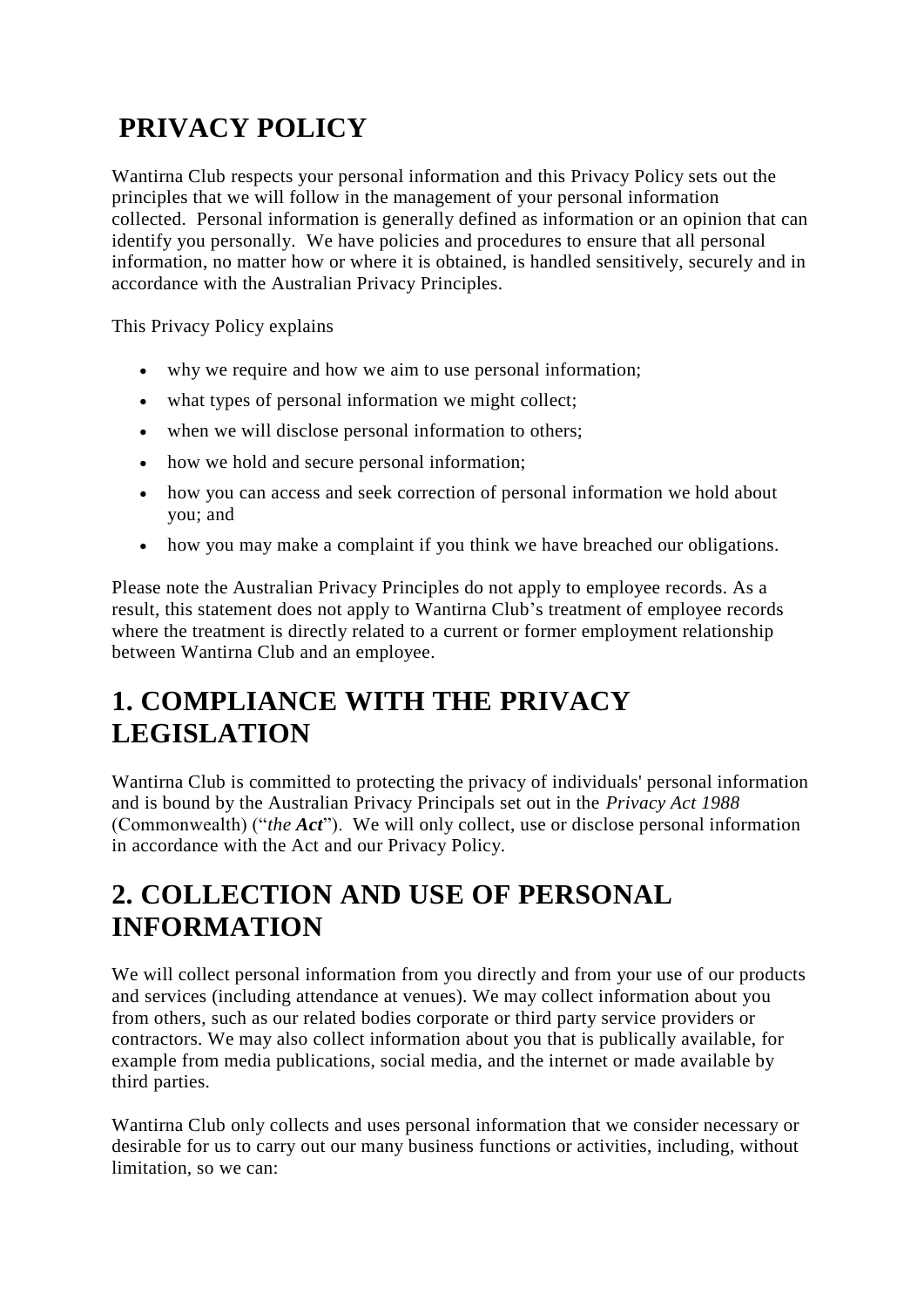- establish your identity to assess applications for certain products, services, programs or special offers and to prevent and address fraud;
- administer our products and services (including any related charging and billing);
- maintain and update our records;
- manage our relationship with you;
- responding to feedback, queries or complaints
- develop and improve our existing products, services, programs and special offers;
- develop and create new products, services, programs and special offers;
- improve customer service;
- contact you if we need to communicate something important to you (this may occur on a variety of mediums such as email, SMS, social media and web pages you may visit);
- identify and let you know about our products, services, programs or special offers we think might interest you (for example, we may use location and other available profiling data collected through our websites and mobile applications to identify specific products or offers we think you may be interested in);
- market the products, services, programs or special offers of any of our related bodies corporate or program partners we think may interest you and enable those companies to market directly to you; and
- comply with legal and administrative requirements or requests from any government, regulatory or judicial agency or stock exchange.

If you are applying for employment or to become a contractor of Wantirna Club, Wantirna Club may collect personal information to assist in any assessment of your application and (if successful) engage you.

Identifying details such as your name and address will only be collected and used where we consider we have a business reason to do so, such as providing products and services to you or a legal requirement.

We may also collect information about you because we are required to do so by law. There are laws that affect the gaming and liquor industry, such as Commonwealth Anti-Money Laundering and Counter Terrorism Financing legislation, which require certain personal information to be collected and used primarily to verify your identity.

You are not required to provide us with your personal information. However, in certain circumstances, if you do not provide us with your personal information, we may not be able to provide you with the products or services you want or let you know about other products or services from us, our related bodies corporate or program partners that you may be interested in.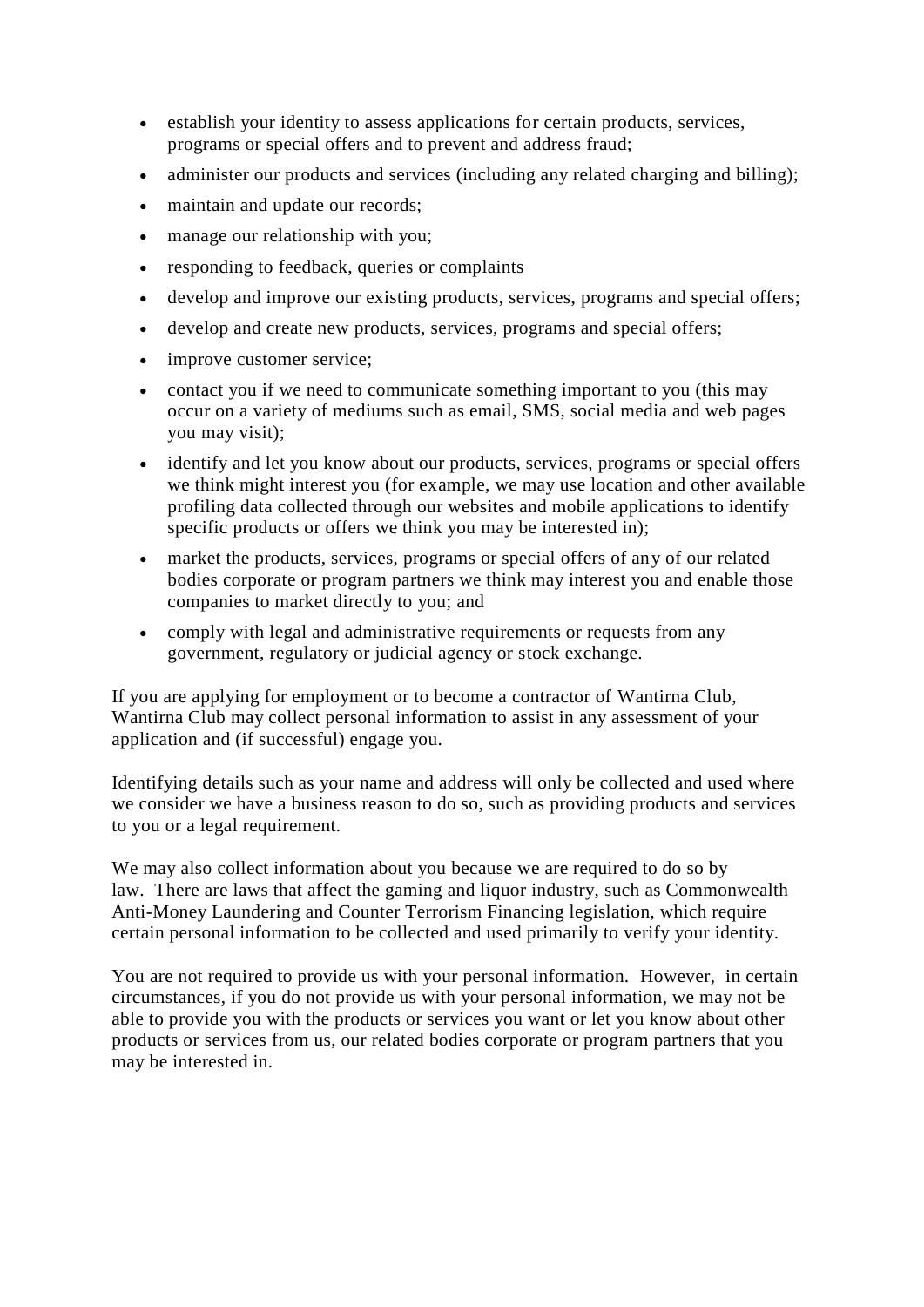### **3. TYPES OF PERSONAL INFORMATION COLLECTED**

Wantirna Club offers a diverse array of hospitality experiences including bistros, electronic gaming, bars and functions, therefore the purpose and type of personal information which we may collect from you will vary depending upon the relationship you may have with us. For example, we may require certain information about you should you apply for employment, which is different from the information you supply if you are entering a competition or joining a loyalty program.

The most common situations where we may collect personal information from you include entry conditions, gaming procedures and regulations, loyalty programs, marketing and promotions, accommodation bookings, employment applications, social media and situations where the law requires.

The most common types of personal information we may collect include:

- identification information such as your name, address and date of birth;
- contact details such as email address and phone numbers; and
- financial details such as tax file number, credit card and bank details.

We may also collect and use copies of documents to confirm your personal information. Typically this will relate to your identity as verified by a drivers licence or passport.

### **4. DISCLOSURE**

Wantirna Club will only use or disclose personal information for the primary purpose of collection, for other related purposes for which you would reasonably expect it to be used, with your consent or otherwise as permitted by law.

Wantirna Club does not generally disclose personal information to third parties except:

- where third party contractors appointed by Wantirna Club require access to personal information held by us to perform services or provide products for us or on our behalf;
- to related bodies corporate;
- to agents of Wantirna Club;
- where Wantirna Club is required or authorised by law; or
- with your consent.

Should third parties be given access to personal information, Wantirna Club requires that our contractors and agents are obliged to manage that information in accordance with applicable laws.

Generally, Wantirna Club uses systems located within Australia. However, from time to time we may send your information overseas to service or product providers or other third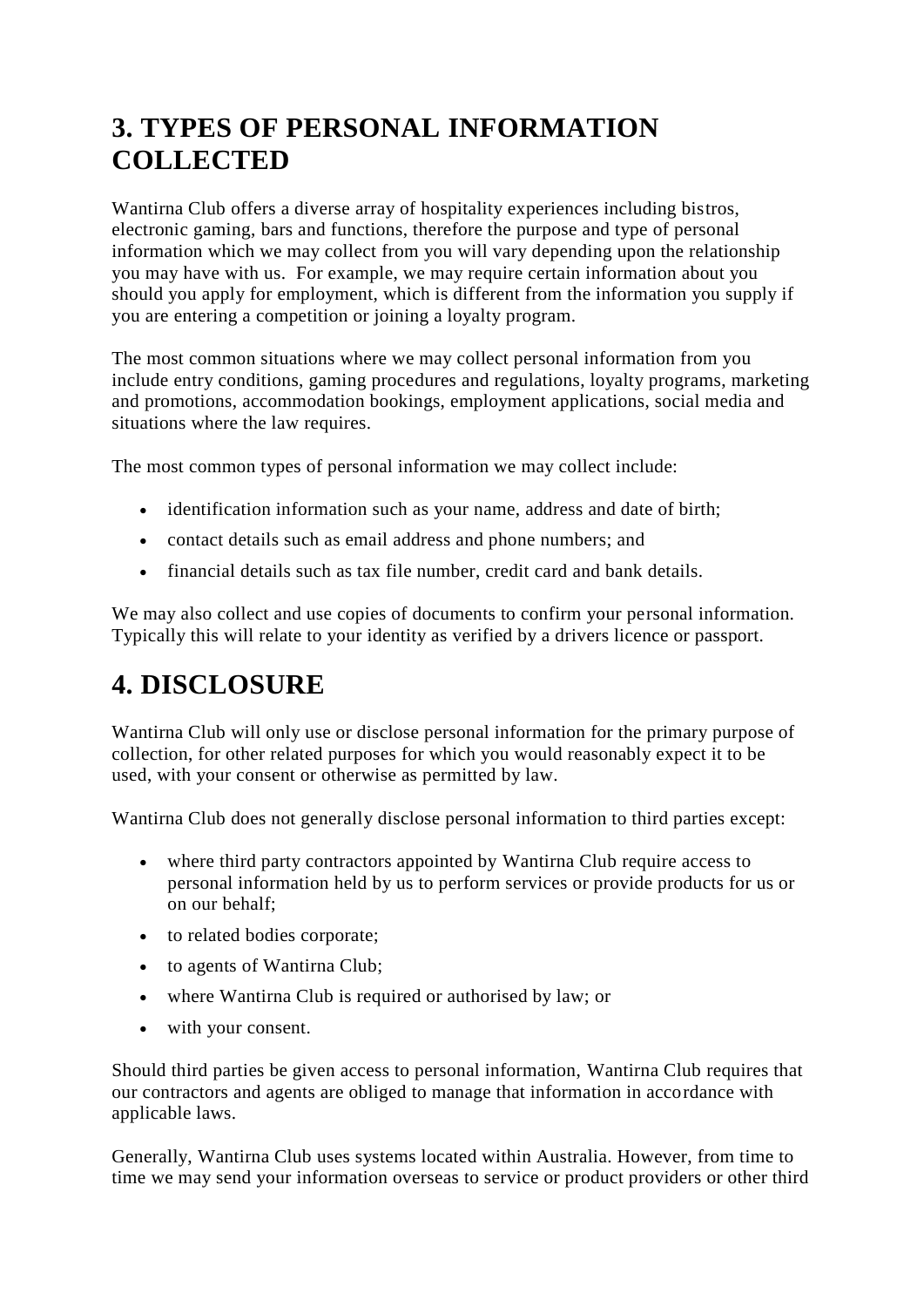parties who operate or hold data outside Australia or its external territories. Where we do this, the overseas recipients are likely to be located in India or USA and we take reasonable steps to ensure that appropriate data handling and security arrangements are in place.

## **5. MARKETING**

Given Wantirna Club offers an array of hospitality experiences, we would like to inform you of our products and services or the products and services of our related bodies corporate or program partners from time to time. Wantirna Club may use your personal information that we collected from you to send marketing or promotional material about our food and beverage offers, entertainment and events, competitions and promotions or membership and loyalty programs or to enable our related bodies corporate or program partners to directly market their products and services to you.

We or our related bodies corporate and program partners may conduct these marketing activities via email, telephone, SMS, social media or other means.

If you no longer wish to receive the material, each time you are sent a marketing communication we will provide an easy opportunity for you to 'opt-out' or you may contact us and we will process your request as soon as practicable.

#### **6. HOW WE USE COOKIES AND WEB-TRACKING TOOLS**

Wantirna Club may collect "clickstream" information (this may include which areas of our websites you have accessed, the time and date of access, the type of browser software used) from your use of our websites and mobile applications. We may also store "cookie" information (such as user preferences relating to your use of our websites) on your computer. That information is used to customise and improve our websites, mobile applications, products, services, programs and special offers.

Wantirna Club does not use "cookies" to retrieve information from your computer that was not originally sent by us. We do not allow or share third party access to "cookies" placed by our websites. If you do not want us to store "cookie" information on your computer, you can adjust the settings on your Internet browser to disable this feature. However, parts of our websites will not function if "cookies" have been disabled.

#### **7. HOW WE HOLD AND SECURE PERSONAL INFORMATION**

Wantirna Club will take reasonable steps to protect the personal information it collects from misuse, interference and loss and unauthorised access, modification or disclosure.

There are a number of different ways we take care of your personal information. Electronic records of personal information are held on secure servers that are password encrypted or within controlled environments such as the back office of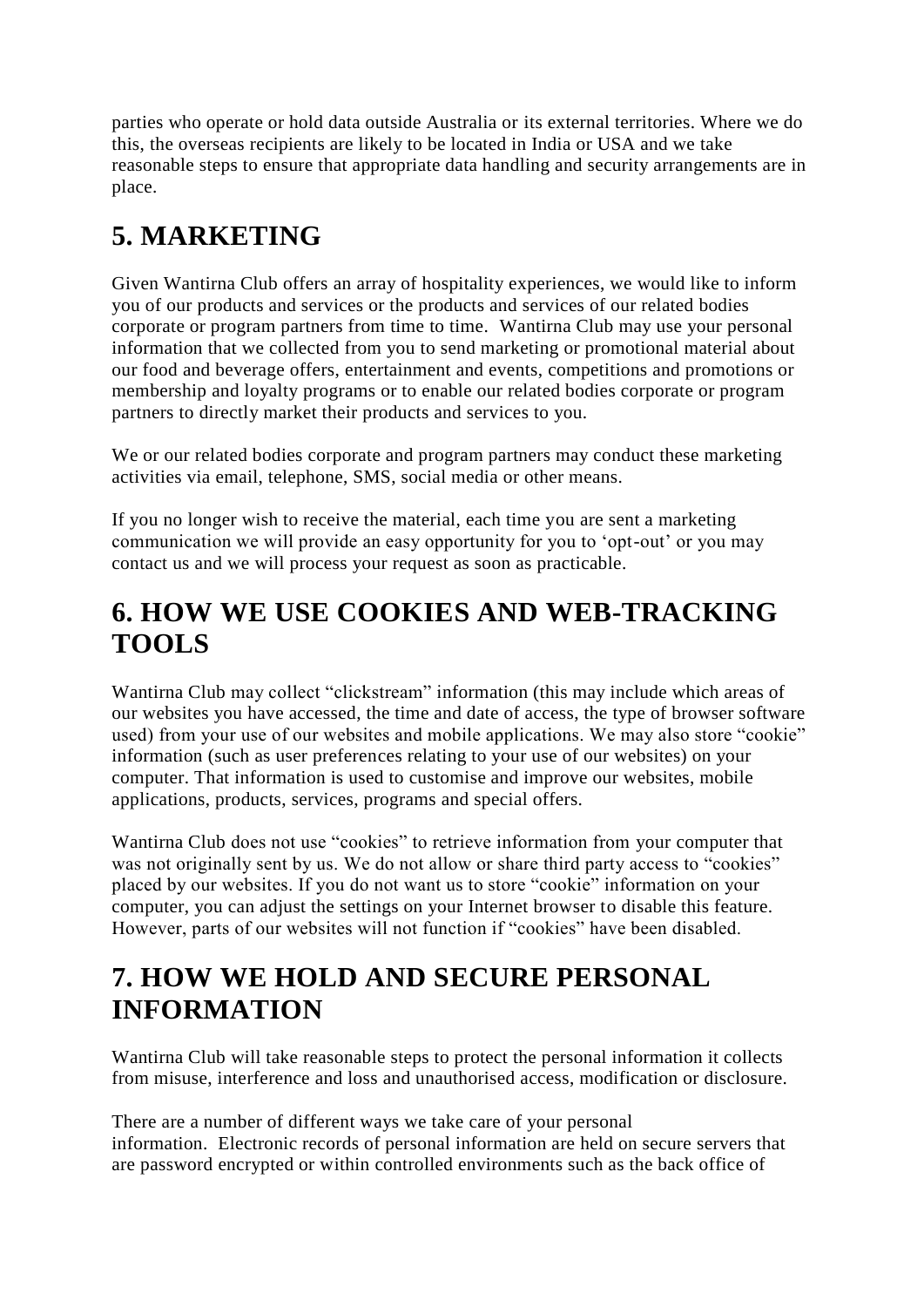venues which are not accessible to the general public. Physical records of personal information are stored within a controlled environment such as the back office of venues which are not accessible to the general public. Our employees are required to maintain the confidentiality of any personal information held by Wantirna Club. All information that is stored by third parties on our behalf is covered by contractual arrangements designed to ensure information is held in substantially the same manner as detailed above.

Once your personal information is no longer needed by Wantirna Club is not legally bound to retain such information, we will ensure measures are taken to destroy or deidentify your personal information.

## **8. SEEKING ACCESS**

You have the right to access personal information that Wantirna Club holds about you (except in the limited circumstances contained in the Act). We will provide access to your personal information within a reasonable period of time upon written request. For most requests, your information will be provided free of charge, however we may charge a reasonable fee if your request requires substantial effort on our part.

Requests for access should be made in writing to the relevant Wantirna Club, 350 Stud Road Wantirna VIC 3152.

## **9. CHANGING INFORMATION**

It is your responsibility to ensure all personal information collected from you is accurate, up to date and complete. If you wish to change personal information that is inaccurate or out-of-date, you may write to Wantirna Club, at the address specified in paragraph 8 above and the record will be changed as soon as practicable.

## **10. COMPLAINTS**

If you wish to make a complaint about a breach of the Australian Privacy Principles or Act, please contact The Privacy Officer at the address specified in paragraph 8 above. If your complaint is not resolved by the Privacy Officer, or you do not wish to contact the Privacy Officer, you can make an application to the Office of the Australian Information Commissioner at GPO Box 5218, Sydney, NSW 2001.

### **11. AMENDMENTS TO THIS POLICY**

Wantirna Club may amend this Privacy Policy from time to time at its discretion. For a copy of the most recent version of this policy, please refer to our website www.wantirnaclub.com.au